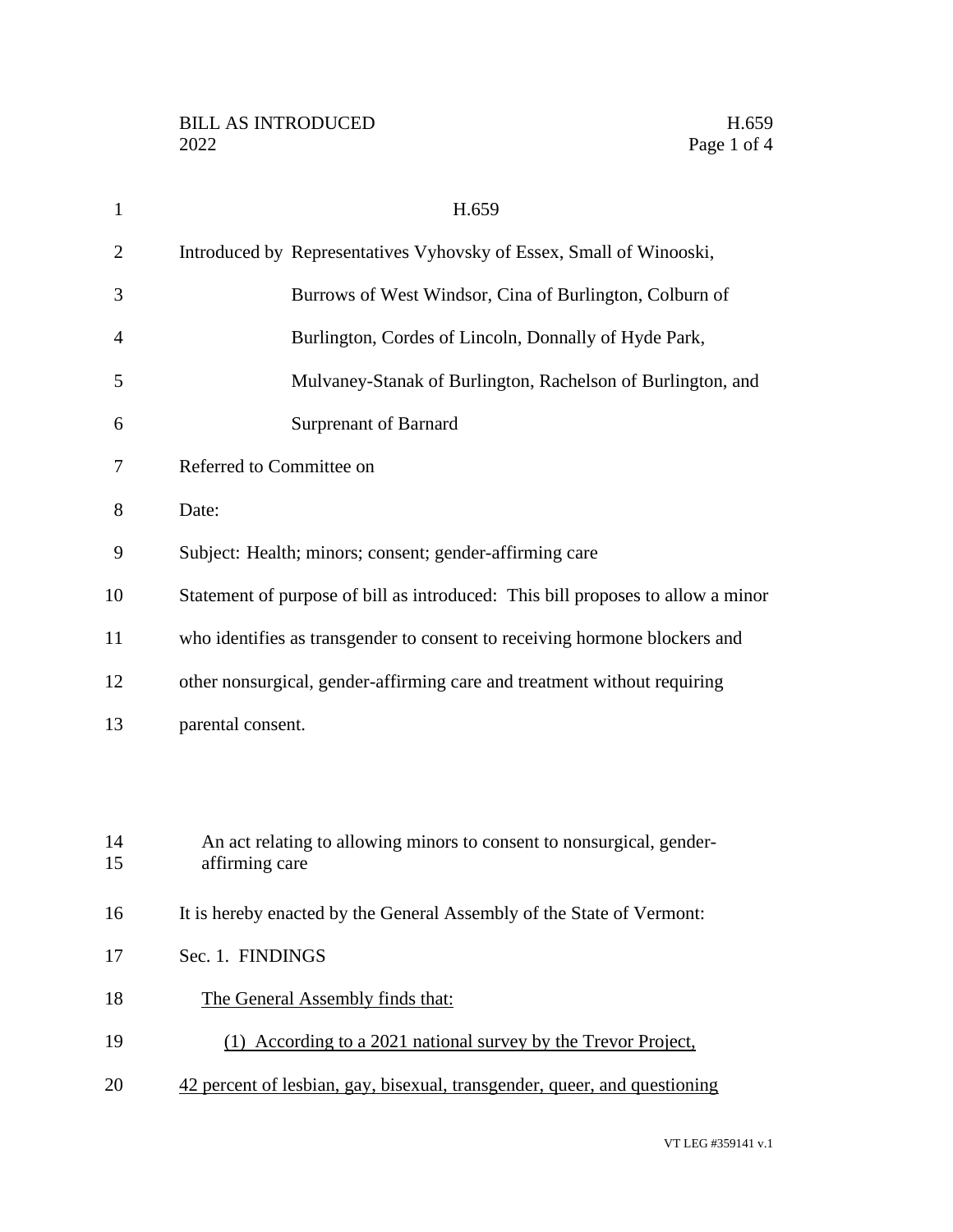| $\mathbf{1}$   | (LGBTQ) youth recently seriously considered attempting suicide, including       |
|----------------|---------------------------------------------------------------------------------|
| $\overline{2}$ | more than half of transgender and nonbinary youth.                              |
| 3              | (2) The Trevor Project has found that affirming transgender and                 |
| $\overline{4}$ | nonbinary youth by respecting their pronouns and allowing them to change        |
| 5              | legal documents to conform to their gender identity is associated with lower    |
| 6              | rates of attempted suicide among these populations.                             |
| $\tau$         | (3) In the 2019 Vermont Youth Risk Behavior Survey (VYRBS),                     |
| 8              | 14 percent of Vermont high school students reported identifying as LGBTQ in     |
| 9              | 2019, including two percent of students who identified as transgender and       |
| 10             | another one percent who reported being unsure about whether they were           |
| 11             | transgender.                                                                    |
| 12             | (4) Per the 2019 VYRBS, LGBTQ high school students were                         |
| 13             | significantly more likely than their heterosexual and cisgender peers to report |
| 14             | being subject to instances of actual or threatened physical violence, bullying, |
| 15             | and sexual and dating violence. They were also more likely to have recently or  |
| 16             | frequently used tobacco, alcohol, or cannabis and to have driven while under    |
| 17             | the influence of alcohol or cannabis within the past 30 days or to have ridden  |
| 18             | in a motor vehicle with an impaired driver.                                     |
| 19             | (5) According to the 2019 VYRBS, 63 percent of LGBTQ high school                |
| 20             | students reported feeling sad or hopeless within the past year, compared with   |
| 21             | 25 percent of heterosexual and cisgender students. Thirty-six percent of        |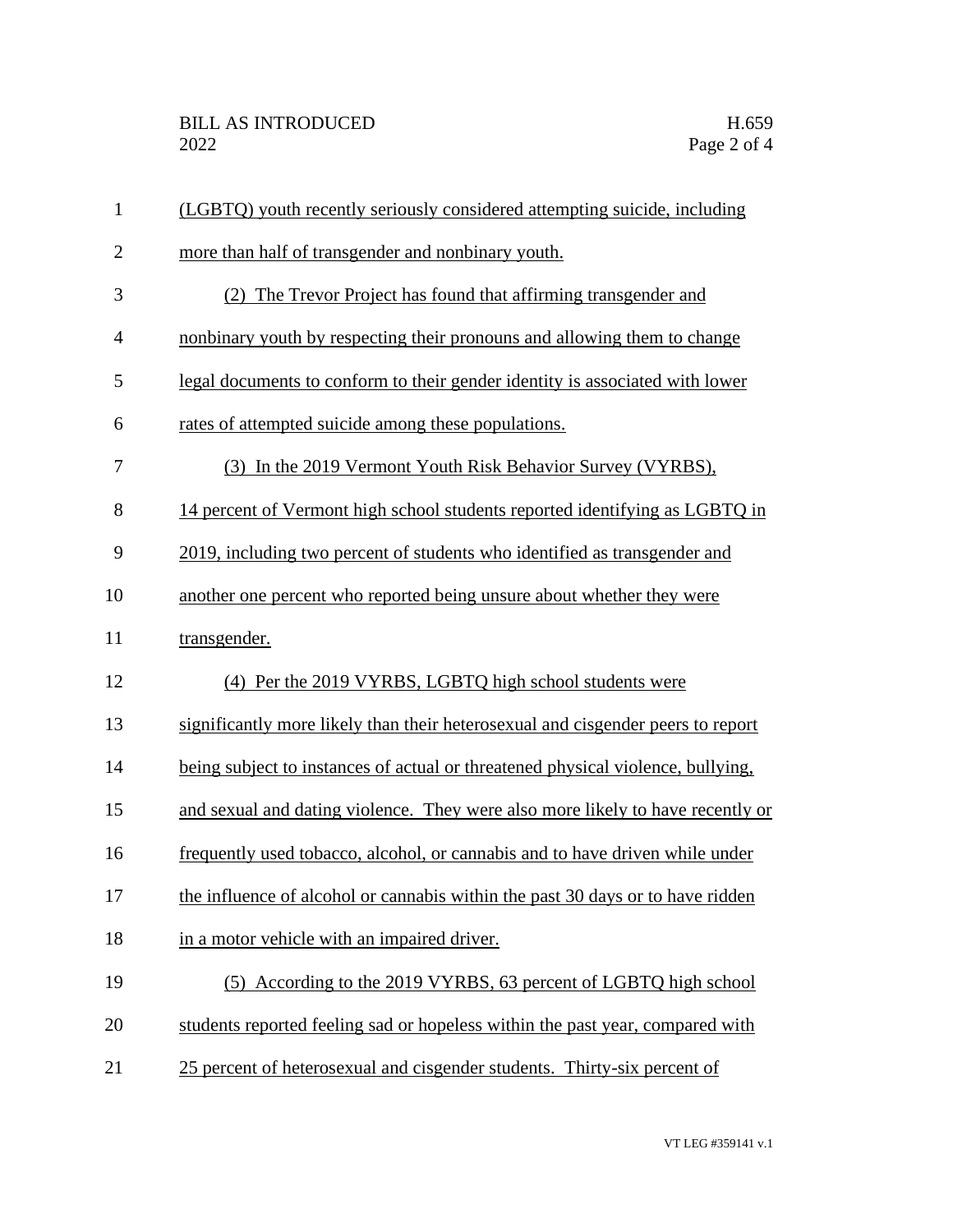| $\mathbf{1}$   | LGBTQ students said they had made a plan for how they would attempt             |
|----------------|---------------------------------------------------------------------------------|
| $\overline{2}$ | suicide, compared with nine percent of their heterosexual and cisgender peers,  |
| 3              | and 19 percent of LGBTQ students reported that they had attempted suicide       |
| $\overline{4}$ | during the past year, compared with four percent of their heterosexual and      |
| 5              | cisgender peers.                                                                |
| 6              | (6) Numerous studies have shown that transgender youth, especially              |
| 7              | those whose families reject their transgender identity or refuse to consent to  |
| 8              | providing them gender-affirming care and treatment, are at elevated risk for    |
| 9              | anxiety, depression, and suicidality.                                           |
| 10             | The results of a 2020 study indicated that transgender youth who                |
| 11             | took hormone blockers to delay puberty had a reduced likelihood of suicidal     |
| 12             | ideation and severe psychological distress as adults than those wanted to take  |
| 13             | blockers but did not receive them.                                              |
| 14             | Sec. 2. 18 V.S.A. chapter 233 is added to read:                                 |
| 15             | CHAPTER 233. ACCESS TO HEALTH CARE SERVICES                                     |
| 16             | § 9801. MINORS' ACCESS TO NONSURGICAL, GENDER-AFFIRMING                         |
| 17             | <b>CARE</b>                                                                     |
| 18             | A minor who identifies as transgender may give consent to receive hormone       |
| 19             | blockers and any other legally authorized nonsurgical, gender-affirming care or |
| 20             | treatment from a licensed health care professional working within the health    |
| 21             | care professional's authorized scope of practice. Consent under this section    |